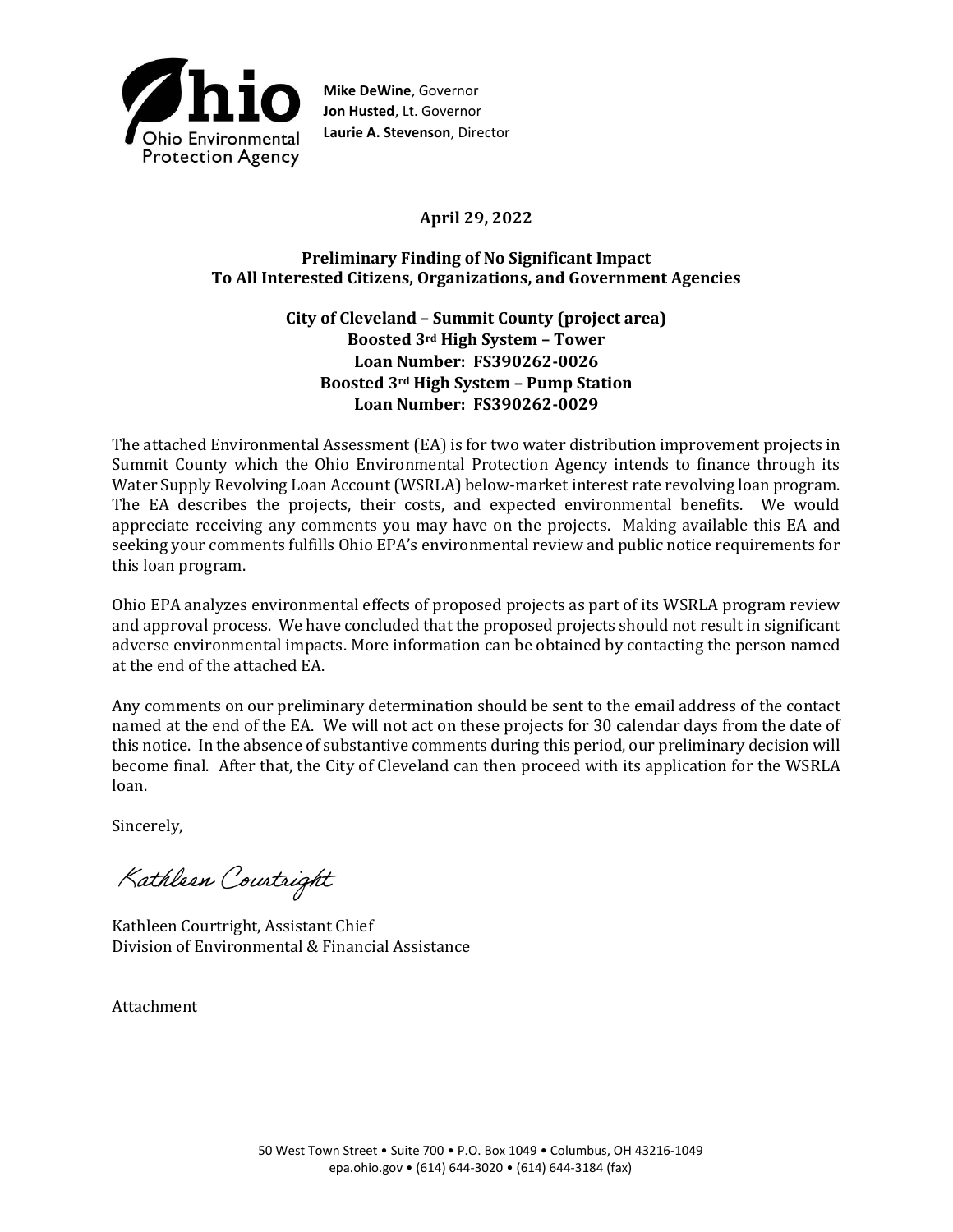#### **ENVIRONMENTAL ASSESSMENT**

#### **Project Identification**

| Projects:     | Boosted 3rd High System - Tower<br>Boosted 3rd High System - Pump Station |
|---------------|---------------------------------------------------------------------------|
| Applicant:    | City of Cleveland<br>1201 Lakeside Avenue<br>Cleveland, OH 44114          |
| Loan Numbers: | FS390262-0026<br>FS390262-0029                                            |

#### **Project Summary**

The City of Cleveland has applied for financing from the Ohio Water Supply Revolving Loan Account (WSRLA) to fund the Boosted 3<sup>rd</sup> High System Tower and Boosted 3<sup>rd</sup> High System Pump Station projects. These projects are necessary to improve drinking water infrastructure in a service area that has struggled to supply adequate storage and pressure for water service and fire suppression.

The estimated loan amount for the tower project is \$12,000,000, with construction scheduled to begin in summer 2022 and last approximately 24 months. The estimated loan amount for the pump station project is \$5,500,000, with construction scheduled to begin in summer 2022 and last approximately 12 months.

#### **History & Existing Conditions**

Cleveland's water system dates back to 1856, when the original water treatment system was put into operation. Since that time, the system and been expanded and renovated many times to meet the needs of its growing population and industry. The City of Cleveland Division of Water (CWD) is the largest drinking water provider in Northeast Ohio, serving over one million people in 70 communities over a service area covering more than 640 square miles. CWD drinking water is sourced from Lake Erie and distributed through more than 5,300 miles of water mains. The CWD system includes four water treatment plants (WTP), as well as various reservoirs, elevated and ground level storage tanks, pumping stations, valves, and hydrants.

The proposed projects, which are part of CWD's capital improvement plan, are located in the southern part of the CWD service area, in the Village of Richfield (see Figure 1). This area has higher elevations than the majority of CWD service areas and has struggled to supply adequate pressure for water service and fire suppression. This service area currently has no storage towers and is served by a dead end water main. CWD currently has nine pumping districts in its service area, and the proposed projects would create CWD's tenth pumping district, the Boosted Third High Pleasant Valley Pumping District.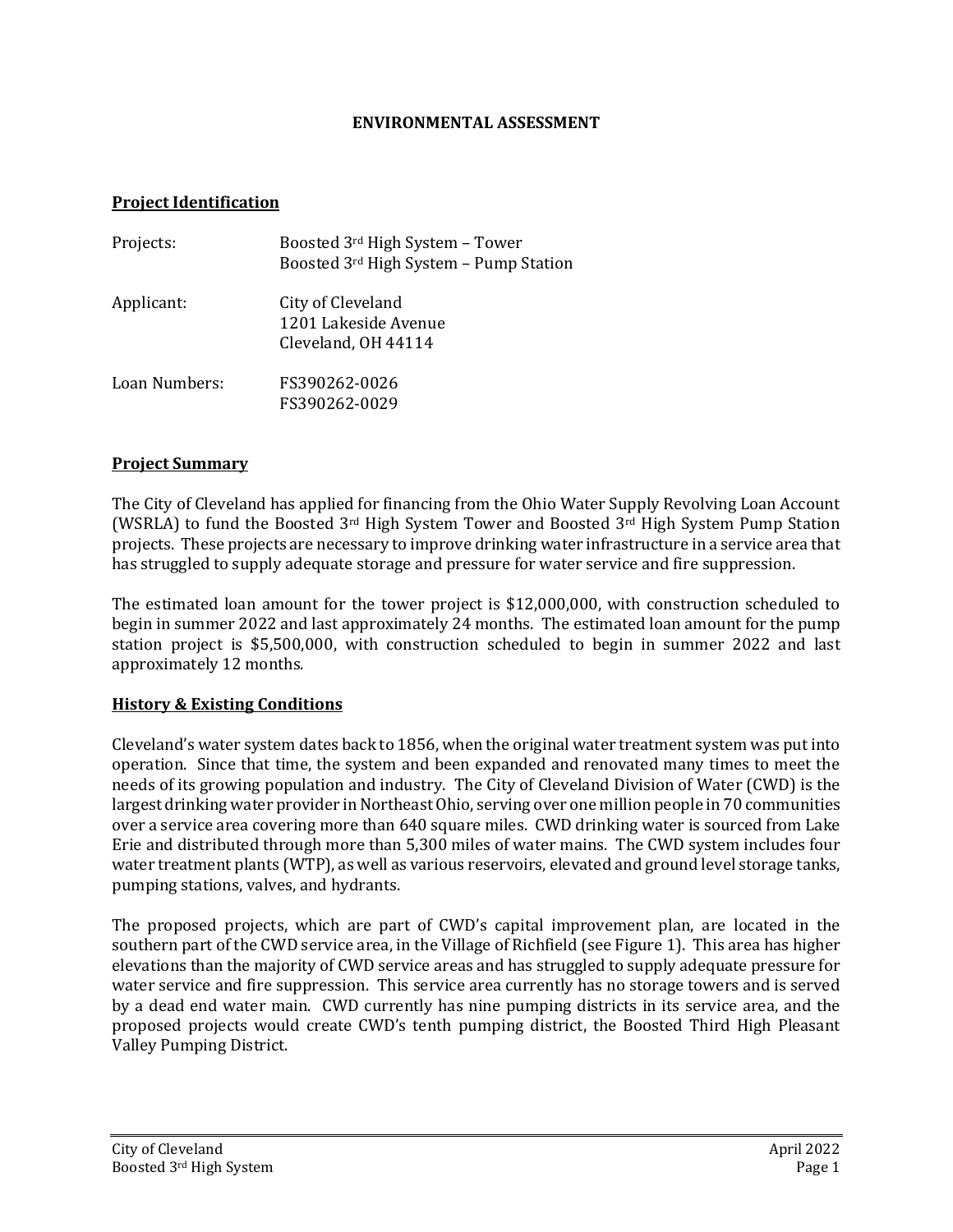## **Population and Flow Projections**

The general project area, located in the Village of Richfield, is a mixture of residential, commercial, industrial, and institutional properties. New developments and changes to existing developments occur on a regular basis and require flexibility in the water system. In order to maintain good water quality, flow, and pressure, a well-designed storage and distribution system is critical. CWD is not aware of any large developer projects in the project area, and the 20-year projected average and peak growth is anticipated to be relatively low as growth in this service area is less that 1 percent annually. Therefore, the proposed water storage and distribution improvements are not expected to have impacts on the existing water demands. Given the low projected growth in demand and the large water supply, CWD can provide water to the expected 20-year service population without expanding the infrastructure.

## **Alternatives**

### No-Action

The No-Action alternative does not address the need for new infrastructure to allow CWD to provide appropriate water storage and pressure to the surrounding community, and therefore was eliminated from consideration.

### Tower, Pump Station, and Water Mains

CWD performed planning and engineering studies for improving pressure in this area and determined that a combination of a new elevated water tower, pump station, and water mains to be the best alternative. The proposed projects, to be located on Village of Richfield owned properties, is in accordance with existing CWD facilities in operation, and will integrate with CWD's control, monitoring, and maintenance systems with minimum cost. Alternatives for project locations within the proposed pumping district were considered to achieve the necessary infrastructure improvements. However, many of these locations were eliminated from consideration for inadequate site elevations, resident opposition, pre-existing property contracts, potential cultural and environmental impacts, and excessive length of water mains needed.

#### **Selected Alternative**

The proposed Boosted 3rd High System projects (see Figure 2) will create a new pumping district in the southern portion of CWD's service area, which has higher elevations and poorer water pressure than the majority CWD's district. These projects, and resulting Boosted Third High Pleasant Valley Pumping District, will enable CWD to provide adequate water storage and pressure for fire prevention and existing customers. The projects will also provide opportunities for residents, the Village of Richfield, or developers to expand the local water network to areas that are currently served by wells or would be served by wells.

Specifically, the projects include construction of the following:

Boosted 3rd High System – Tower

- 1,000,000-gallon steel elevated spheroid water tank, measuring 233 feet tall by 75 feet in diameter
- Water mixing unit
- Disinfection tank and chlorine room
- Water softening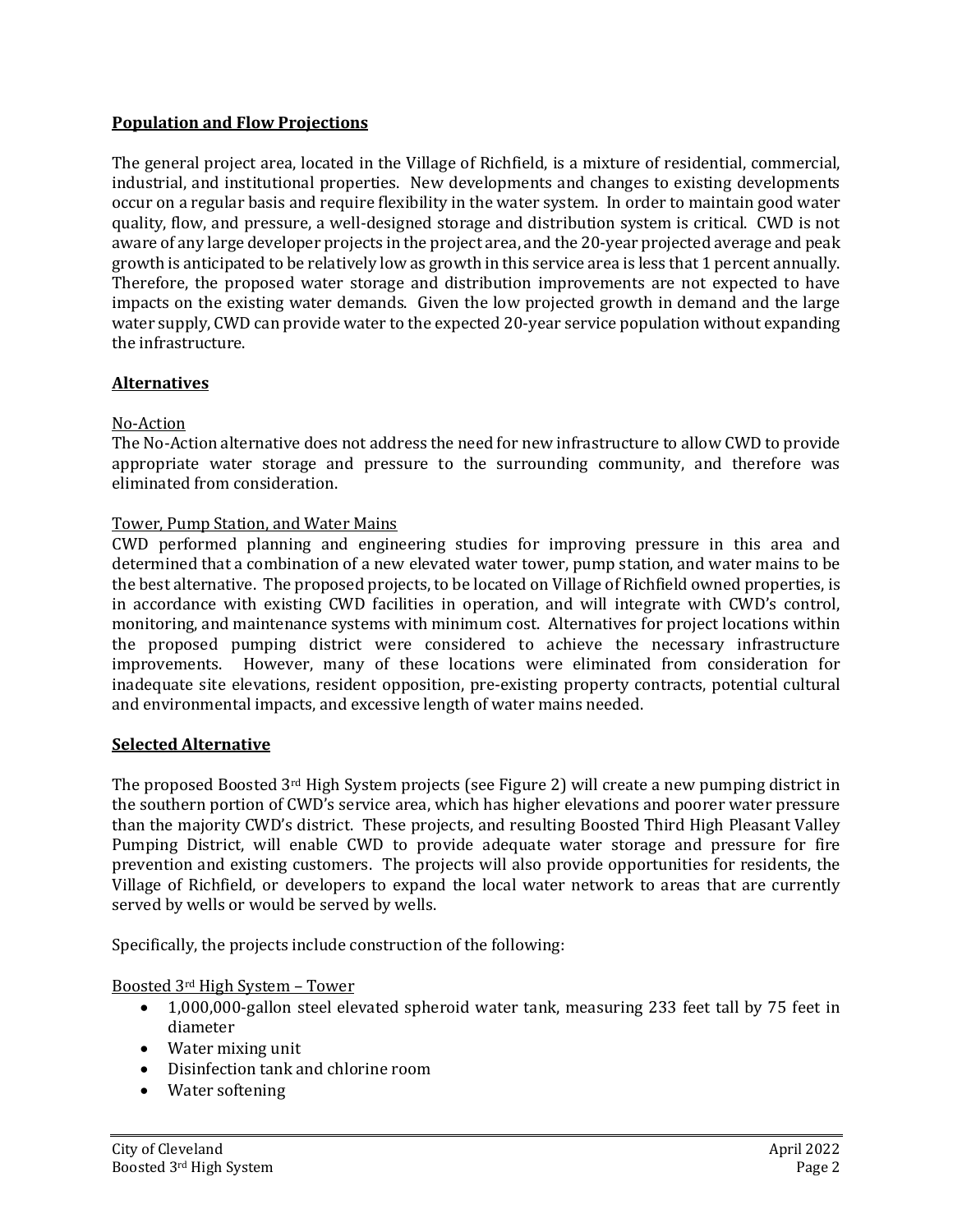- Chemical storage
- Diesel generator
- Control room
- Valves
- Security gates and fencing
- Access road
- 490 linear feet (LF) of 16-inch water line and hydrants

### Boosted 3rd High System – Pump Station

- Booster station building with concrete foundation, steel frame, and masonry exterior
- Control room
- Four booster pumps
- 4,000-pound crane system
- Electrical substation
- Diesel generator
- Pressure-reducing valves and vaults
- Security gates and fencing
- Access road
- 1,480 (LF) of 16-inch water line and hydrants

## **Implementation**

The engineer's estimate for the Boosted 3rd High System Tower project is \$12,000,000. Cleveland proposes to borrow the entire project amount from the Ohio Water Supply Revolving Loan Account (WSRLA) and will recover debt associated with the project with revenue generated by monthly user charges. Cleveland qualifies for the standard long-term WSRLA below-market interest rate on 20 year loans, which in April is 1.16 percent. The standard rate is changed monthly to reflect bond rates and may be slightly different in June 2022, the anticipated month of loan award. Borrowing at 1.16 percent will save Cleveland approximately \$1,714,000 over the life of the loan compared to the current market rate of 2.41 percent.

The engineer's estimate for the Boosted 3rd High System Pump Station project is \$5,500,000. Cleveland proposes to borrow the entire project amount from the Ohio Water Supply Revolving Loan Account (WSRLA) and will recover debt associated with the project with revenue generated by monthly user charges. Cleveland qualifies for the standard long-term WSRLA below-market interest rate on 20-year loans, which in April is 1.16 percent. Borrowing at 1.16 percent will save Cleveland approximately \$786,000 over the life of the loan compared to the current market rate of 2.41 percent.

Construction of the proposed projects is estimated to begin in summer 2022, with the tower project expected to be completed in 24 months, and the pump station project expected to be completed in 12 months. The new elevated tank, pump station, water lines and associated infrastructure will be owned and maintained by Cleveland and CWD.

# **Public Participation**

The City of Cleveland has held public meetings to notify residents and businesses about the project, and additional meetings and public notifications will take place shortly after issuance of a construction Notice to Proceed. A public notice announcing the availability of this Environmental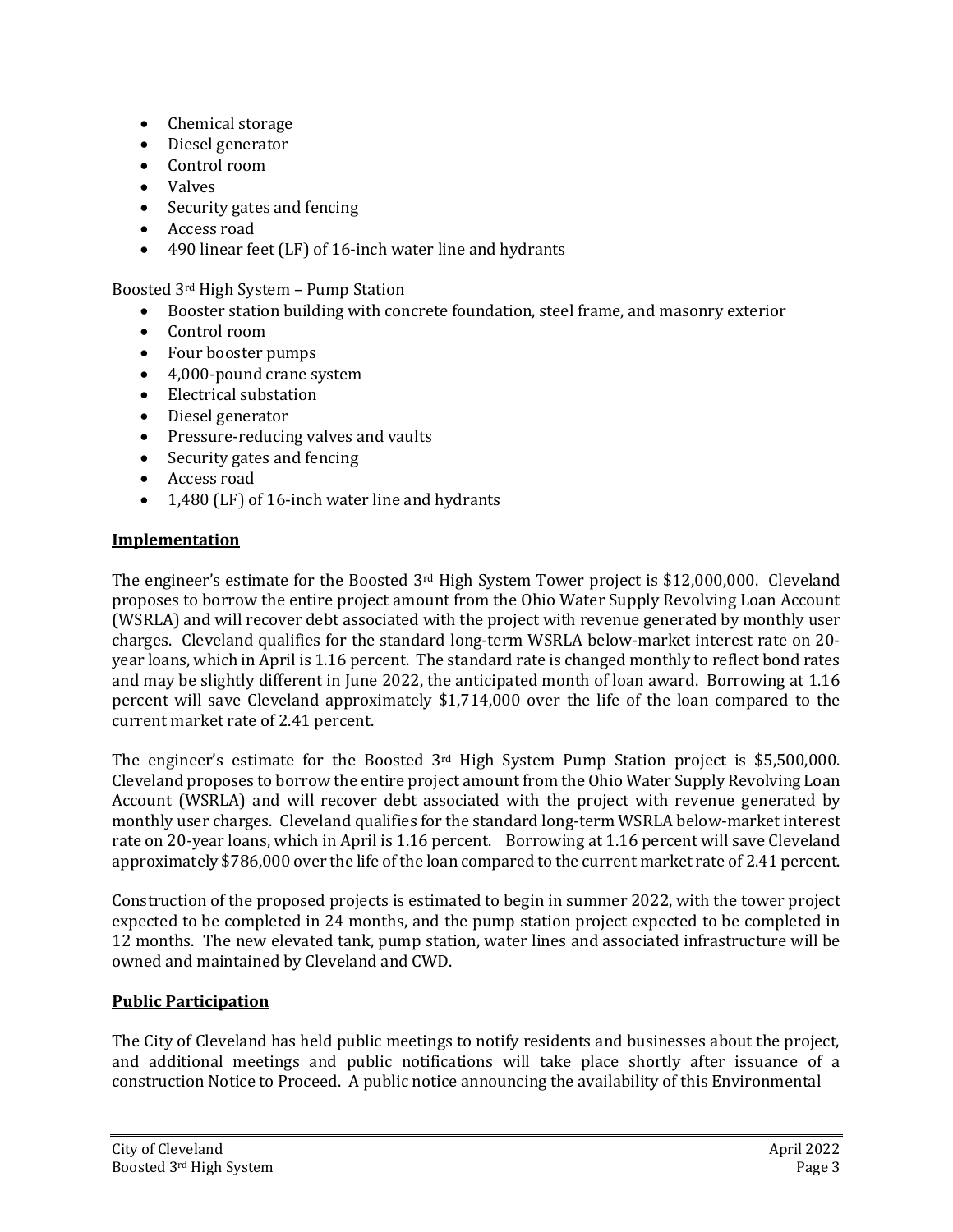Assessment will be posted on City of Cleveland, CWD, and Ohio EPA – Division of Environmental and Financial Assistance websites. The public notice for the Environmental Assessment will be open for a 30-day public comment period.

The following agencies reviewed the planning information for these projects:

Ohio Environmental Protection Agency Ohio Department of Natural Resources Ohio History Connection U.S. Army Corps of Engineers U.S. Fish and Wildlife Service

Thus, there have been adequate opportunities for information dissemination and public participation.

## **Environmental Impacts**

The projects have the potential to affect the following features, but the effects will be reduced or mitigated to acceptable levels as explained below.

Surface Water and Ground Water: The tower project area is within an industrial park, primarily consisting of commercial buildings, lawn grass, paved areas, and extensive prior excavation. However, the industrial park, and alternative project locations within the park, also include three Category 1 wetlands, one historic wetland that has been previously filled, and a crossing of an unnamed ephemeral tributary to Yellow Creek. The project design and alignment were adjusted as much as feasible to minimize impacts to these streams and wetlands. These design adjustments resulted in impacts that were minimized by approximately 0.39 acres of wetlands, as compared to earlier project design. Overall, the project will result in a cumulative total of 1.05 acres of unavoidable Category 1 wetland impact and 110 LF of ephemeral stream impact. This review included an Ohio Rapid Assessment Method for wetlands, Water Resources Delineation, and coordination with and permitting by U.S. Army Corps of Engineers.

Since permanent impacts are greater than 0.1 acre, a compensatory mitigation plan is required for the project. CWD evaluated several options for stream and wetland mitigation within the Cuyahoga River watershed. However, no wetland credits were available within the watershed. Evaluation of potential permittee responsible mitigation avenues were conducted by reaching out to various nonprofit organizations that work within the Cuyahoga River watershed. The West Creek Conservancy and Cuyahoga River Restoration were each individually contacted in an effort to potentially fund wetland or stream restoration, preservation, or enhancement projects in the near future. Currently no wetland or stream mitigation projects are available for funding withing the Cuyahoga River watershed.

Compensatory mitigation credits for the onsite wetland impacts will be purchased from the Stream and Wetland Foundation, owner of the U.S. Army Corps of Engineers approved Pine Brook Mitigation Bank which is located in the adjacent Grand River watershed. Compensatory credits for the onsite stream impacts will be purchased from the Ohio Stream and Wetland In-Lieu fee Mitigation Program run by the Nature Conservancy. CWD has reserved the purchase of 110 LF of stream credits.

A Stormwater Pollution Prevention Plan (SWPPP), which describes the measures that will be taken to prevent pollution caused by runoff into surface waters, is required, as is a frac-out contingency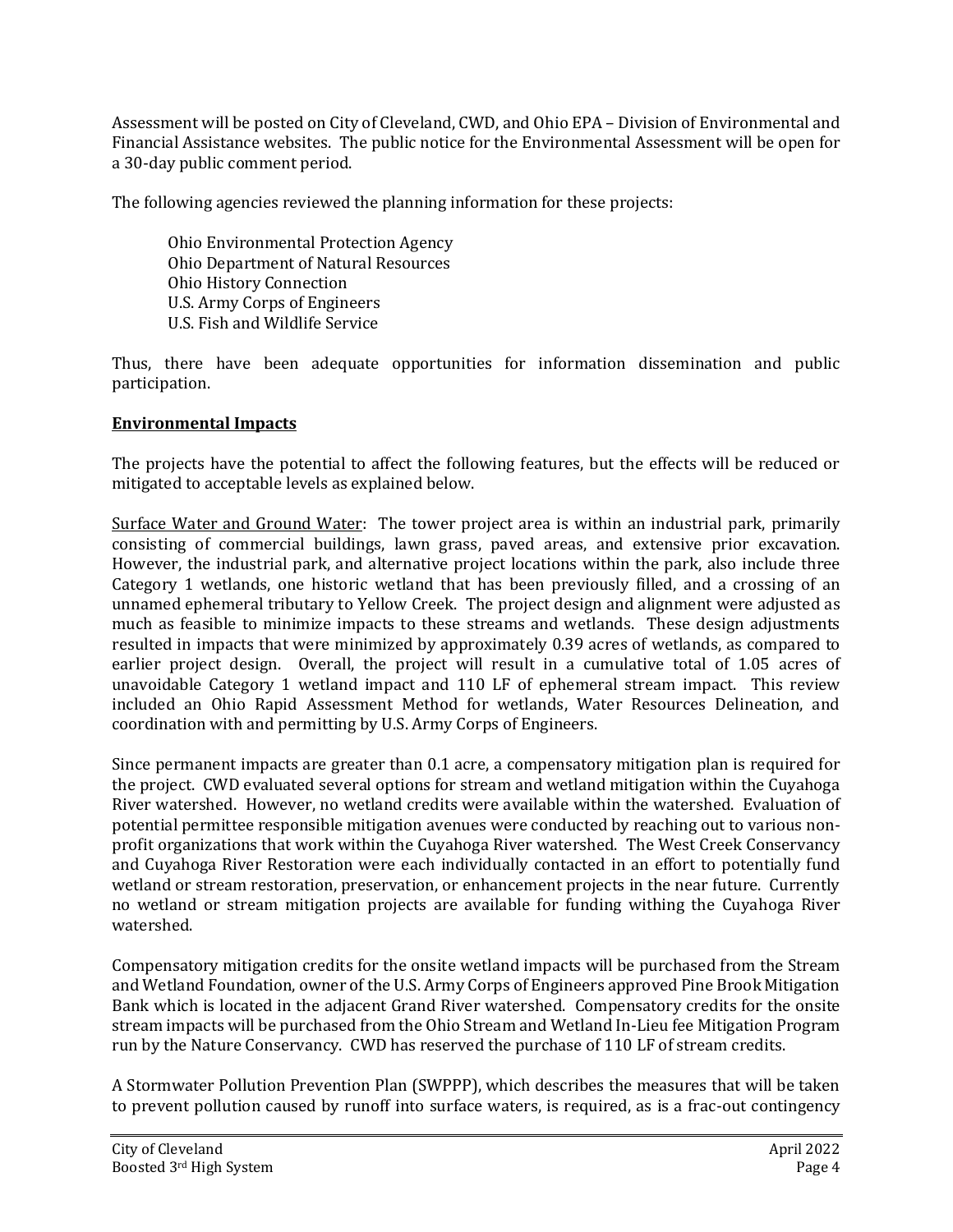plan for horizontal drilling, which describes how inadvertent escapes of drilling slurry to the surface (known as "frac-outs") will be managed.

Based on the above, the proposed projects will not result in significant adverse impacts to surface waters.

Terrestrial Habitat, Wildlife, and Endangered Species: The U.S. Fish and Wildlife Service (USFWS) indicates that the projects are within the range of the endangered Indiana bat and threatened northern long-eared bat. Trees within the project areas are primarily small to large-sized street trees and scrubby brush. Tree clearing and trimming will be limited to those that are necessary for the projects. Other mature trees are located outside of the work area and would provide alternative habitat. Tree removal will only be permitted to occur October 1 to March 31 or in coordination with USFWS, and tree removal is limited to only those trees necessary for completion of the projects (e.g., trees within the excavation location or within the path of heavy equipment, etc.). These tree clearing restrictions will further ensure that any potential impacts to Indiana bats or northern long-eared bats are avoided.

The projects are within the range of the northern monkshood and eastern massasauga, both federally threatened species, and the bald eagle, a federal species of concern. However, due to the location of the projects and the lack of appropriate habitat present, these species are not likely to be impacted.

Based on this information, the projects will have no significant short-term or long-term adverse effect on terrestrial habitat, wildlife, or endangered species.

Air Quality, Dust, Noise, and Odors: The project area's air quality meets standards for the six regulated air pollutants (carbon monoxide, sulfur dioxide, nitrogen oxide, lead, particulate matter, and ozone). The proposed projects will result in a temporary increase of dust and fumes from construction activities. This will be mitigated using standard construction best management practices, such as emissions controls on motorized equipment. With these mitigation measures, any effects on air quality will be short-term, ending when construction is complete.

Effects from dust, noise, and odors will be unavoidable but temporary. Construction noise and vibrations will be controlled using strict specifications included in the construction documents to manage these effects. Work will be restricted to daytime Monday through Saturday unless special approval is granted. Work areas will be cleaned to minimize airborne dust and dust suppressant will be used as needed. Emissions controls on motorized construction equipment will reduce diesel odors. Once the projects are complete, the sewer system will operate with no excessive noise, dust or odors beyond that of a typical sewer system.

Therefore, the projects will neither have significant adverse short-term or long-term impacts to air quality, nor will there be short-term or long-term significant adverse long-term impacts from noise, dust, and odors.

Safety and Traffic: Construction in road rights-of-way will cause temporary traffic disruption and potential threats to public safety. Contract documents require contractors to implement standard traffic controls to minimize traffic disruption and public safety risks. With these precautions, the projects are unlikely to create significant traffic disturbance or threats to public safety. The projects will not permanently alter traffic patterns. Therefore, the projects will have no long-term change or adverse impacts on safety and traffic.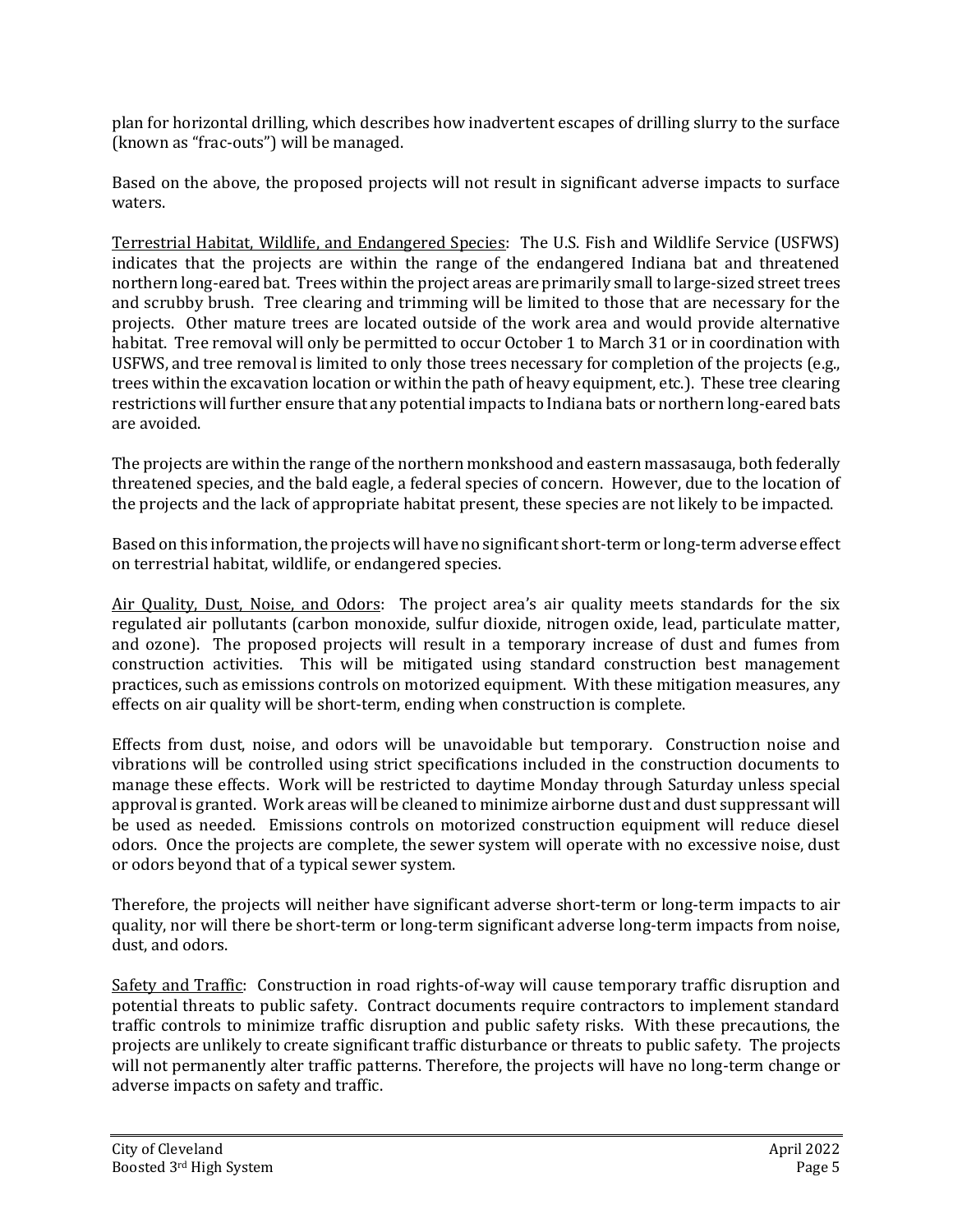Land Use: The installation and operation of these CWD projects will have limited indirect, development-related impacts. This is because the current and expected levels of population growth are moderate in the project areas as a whole.

Archaeological and Historical Resources: Ohio EPA has concluded, based on the extensive pre-design review and the results of a limited Phase I Cultural Resource Management survey, that no features listed on, or eligible for listing on, the National Register of Historic Places will be adversely impacted by the proposed projects.

Based on this information, CWD and Ohio EPA believe that due to the extent of disturbance in the project areas, unrecorded archaeological sites or properties eligible for or listed on the National Register of Historic Places are not likely to be present.

In the event that archaeological properties are found during construction, contractors and subcontractors are required under Ohio Revised Code Section 149.53 to notify the Ohio State Historic Preservation Office and Ohio EPA and to cooperate with those entities in archaeological and historic surveys and salvage efforts when appropriate.

Local Economy: The City of Cleveland and CWD will recover debt associated with these capital improvement projects from monthly service fees. The median household income (MHI) of the project areas is \$92,243. Under the water rates that are effective in 2022, the average residential water bill is expected to be \$28.43 per month, or \$341 per year, based on average water usage. This annual water bill represents 0.37% of the MHI, which is quite low as opposed to the state average of 1.2% of the MHI.

Unaffected Environmental Features: The projects are not located in the Lake Erie coastal zone. No sole source aquifers are present under the projects.

## **Conclusion**

Based on the planning documentation, associated correspondence, public participation and the comments from interested agencies, the proposed projects as designed will have no adverse longterm effect on farmland, coastal zones, surface water, ground water, floodplains, wetlands, aquatic or terrestrial habitat, endangered species, state or federal wildlife areas, state-designated scenic or recreational rivers, cultural properties, air quality, or the local economy. It will have no long-term adverse effects with respect to noise, dust and odors. It will have long-term benefits associated with the provision of a safe and adequate supply of potable water that is maintained according to the standards of the Safe Drinking Water Act and is capable of providing adequate and reliable water pressure to support the needs of residential customers and businesses throughout the project areas.

## **Contact information**

R. Eric Schultz Division of Environmental & Financial Assistance Ohio Environmental Protection Agency P.O. Box 1049 Columbus, Ohio 43216-1049

Email: [eric.schultz@epa.ohio.gov](mailto:eric.schultz@epa.ohio.gov)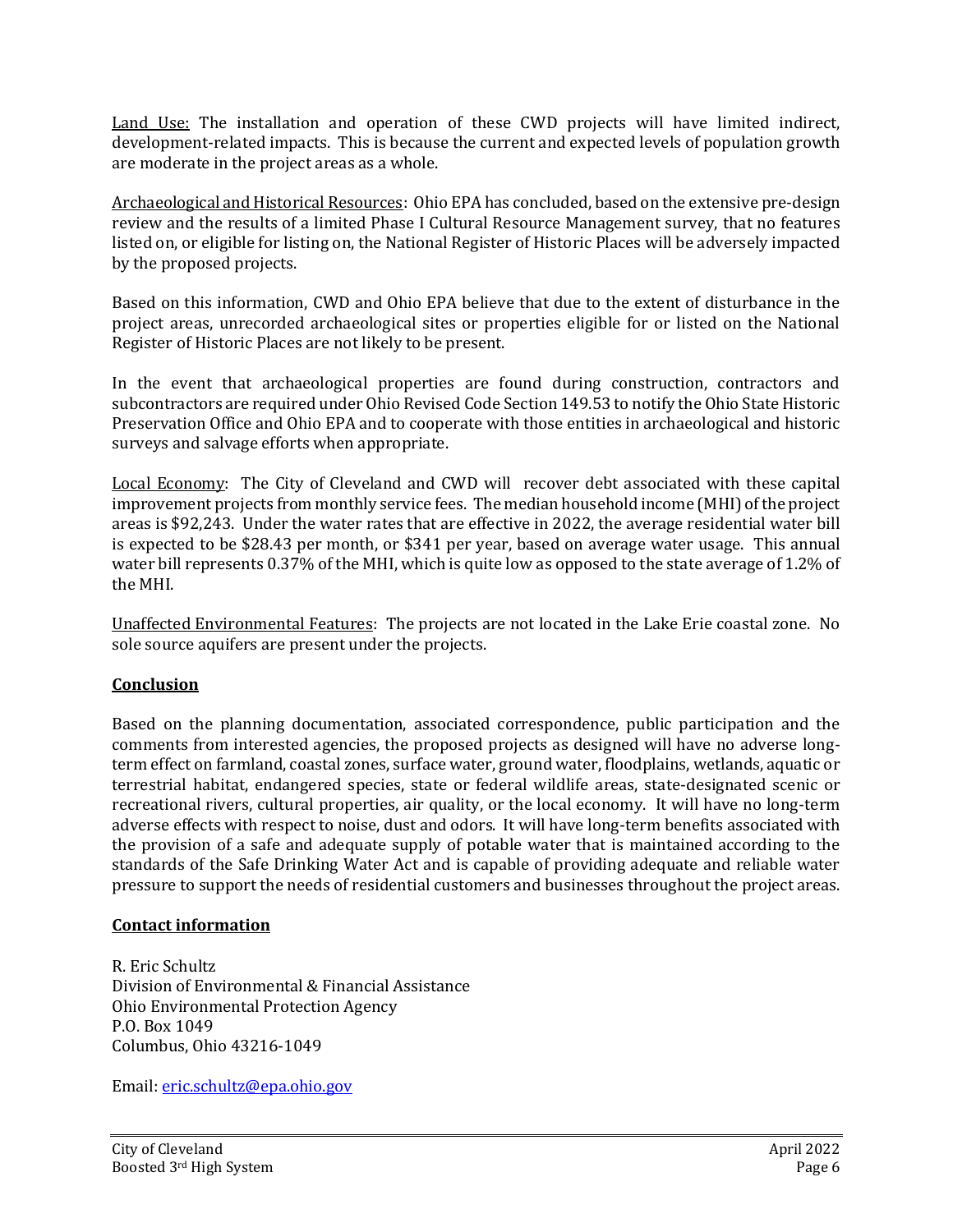

**Figure 1: General Project Area**